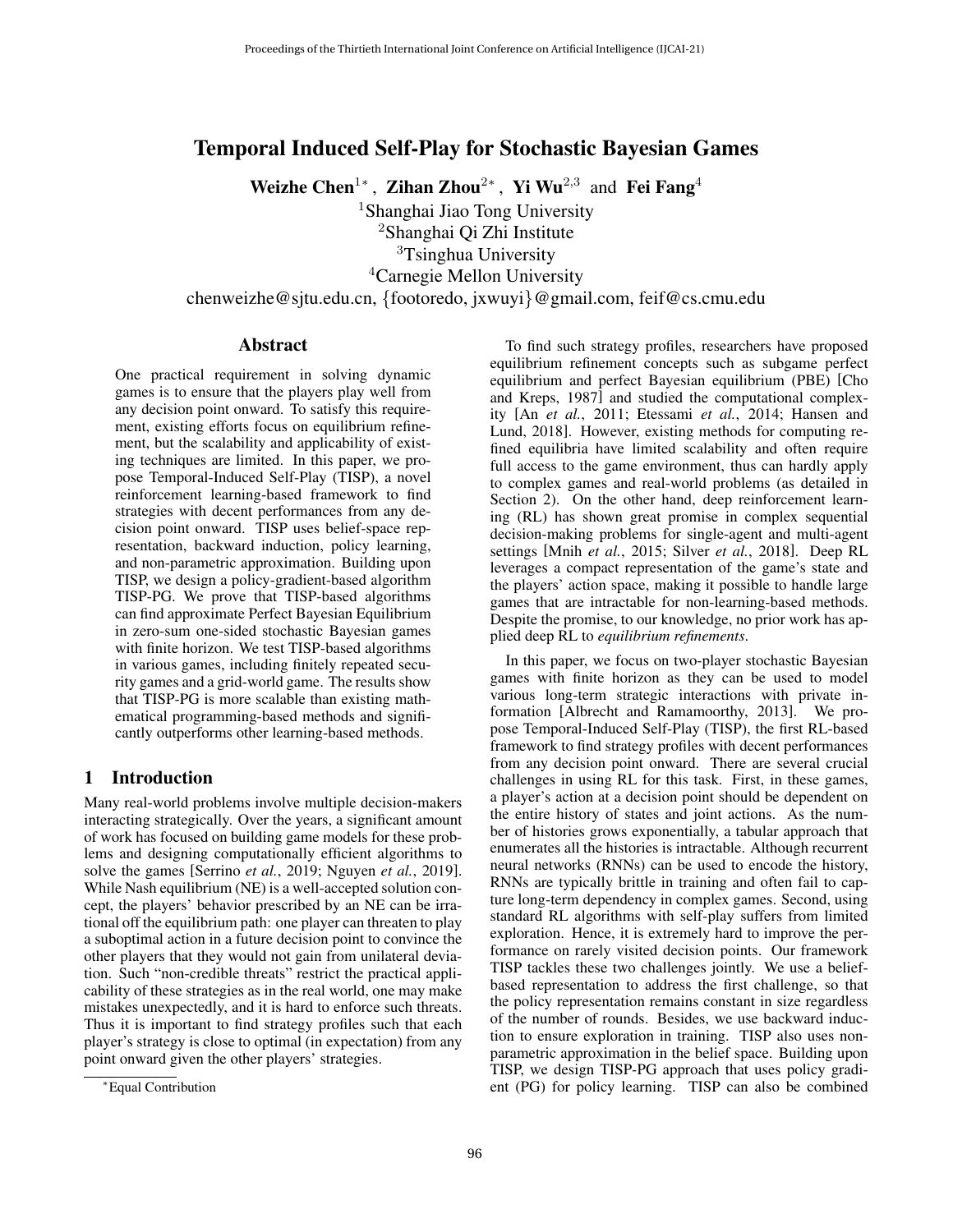with other game-solving techniques such as counterfactual regret minimization (CFR) [\[Zinkevich](#page-7-8) *et al.*, 2007]. Further, we prove that TISP-based algorithms can find approximate PBE in zero-sum stochastic Bayesian games with onesided incomplete information and finite horizon. We evaluate TISP-based algorithms in different games. We first test them in finitely repeated security games with unknown attacker types whose PBE can be approximated through mathematical programming (MP) under certain conditions [\[Nguyen](#page-7-1) *et al.*[, 2019\]](#page-7-1). Results show that our algorithms can scale to larger games and apply to more general game settings, and the solution quality is much better than other learning-based approaches. We also test the algorithms in a two-step matrix game with a closed-form PBE. Our algorithms can find close-to-equilibrium strategies. Lastly, we test the algorithms in a grid-world game, and the experimental results show that TISP-PG performs significantly better than other methods.

### <span id="page-1-0"></span>2 Related Work

The study of equilibrium refinements is not new in economics [\[Kreps and Wilson, 1982\]](#page-7-9). In addition to the backward induction method for perfect information games, mathematical programming (MP)-based methods [\[Nguyen](#page-7-1) *et al.*, [2019;](#page-7-1) [Farina and Gatti, 2017;](#page-7-10) [Miltersen and Sørensen, 2010\]](#page-7-11) have been proposed to compute refined equilibria. However, the MPs used are non-linear and often have an exponential number of variables or constraints, resulting in limited scalability. A few works use iterative methods [\[Farina](#page-7-12) *et al.*, 2017; Kroer *et al.*[, 2017\]](#page-7-13) but they require exponentiation in game tree traversal and full access to the game structure, which limits their applicability to large complex games.

Stochastic Bayesian games have been extensively studied in mathematics and economics [\[Forges, 1992;](#page-7-14) [Sorin, 2003;](#page-7-15) [Chandrasekaran](#page-7-16) *et al.*, 2017; [Albrecht and Ramamoorthy,](#page-6-0) [2013\]](#page-6-0). [\[Albrecht](#page-7-17) *et al.*, 2016] discussed the advantage of using type approximation to approximate the behaviors of agents to what have already been trained, to reduce the complexity in artificial intelligence (AI) researches. We focus on equilibrium refinement in these games and provide an RLbased framework.

Various classical multi-agent RL algorithms [\[Littman,](#page-7-18) [1994;](#page-7-18) Hu *et al.*[, 1998\]](#page-7-19) are guaranteed to converge to an NE. Recent variants [\[Heinrich](#page-7-20) *et al.*, 2015; Lowe *et al.*[, 2017;](#page-7-21) [Iqbal and Sha, 2019\]](#page-7-22) leverage the advances in deep learning [Mnih *et al.*[, 2015\]](#page-7-6) and have been empirically shown to find well-performing strategies in large-scale games, such as Go [Silver *et al.*[, 2018\]](#page-7-7) and StarCraft [\[Vinyals](#page-7-23) *et al.*, 2019]. We present an RL-based approach for equilibrium refinement.

Algorithms for solving large zero-sum imperfect informa-tion games like Poker [Moravčík et al., 2017; [Brown and](#page-7-25) [Sandholm, 2018\]](#page-7-25) need to explicitly reason about beliefs. Many recent algorithms in multi-agent RL use belief space policy or reason about joint beliefs. These works assume a fixed set of opponent policies that are unchanged [\[Shen and](#page-7-26) [How, 2019\]](#page-7-26), or consider specific problem domains [\[Serrino](#page-7-0) *et al.*[, 2019;](#page-7-0) [Woodward](#page-7-27) *et al.*, 2020]. Foerster *et al.*[\[2019\]](#page-7-28) uses public belief state to find strategies in a fully cooperative partial information game. We consider stochastic Bayesian games and use belief over opponents' types.

## 3 Preliminaries

### 3.1 One-Sided Stochastic Bayesian Game

For expository purposes, we will mainly focus on what we call one-sided stochastic Bayesian games (OSSBG), which extends finite-horizon two-player stochastic games with type information. In particular, player 1 has a private *type* that affects the payoff function. Hence, in a competitive setting, player 1 needs to hide this information, while player 2 needs to infer the type from player 1's actions. Our algorithms can be extended to handle games where both players have types, as we will discuss in Section [6.](#page-6-1) Formally, an OSSBG is defined by a 8-tuple  $\Gamma = \langle \Omega, \mu^0, \Lambda, p^0, \mathcal{A}, P, \{u_i^{\lambda}\}, L, \gamma \rangle$ .  $\Omega$  is the state space.  $\mu^0$  is the initial state distribution.  $\Lambda = \{1, \ldots, |\Lambda|\}$  is the set of types for player 1.  $p^0$  is the prior over player 1's type.  $\mathcal{A} = \prod_i \mathcal{A}_i$  is the joint action space with  $A_i$  the action space for player i.  $P : \Omega \times A \rightarrow$  $\Delta_{|\Omega|}$  is the transition function where  $\Delta_{|\Omega|}$  represents the  $|\Omega|$ dimensional probability simplex.  $u_i^{\lambda} : \Omega \times \mathcal{A} \to \mathbb{R}$  is the payoff function for player i given player 1's type  $\lambda$ . L denotes the length of the horizon or number of rounds.  $\gamma$  is the discount factor.

One play of an OSSBG starts with a type  $\lambda$  sampled from  $p^0$  and an initial state  $s^0$  sampled from  $\mu^0$ . Then, L *rounds* of the game will rollout. In round l, players take actions  $a_1^l \in$  $A_1$  and  $a_2^l \in A_2$  simultaneously and independently, based on the history  $h^l := \{s^0, (a_1^0, a_2^0), \dots, (a_1^{l-1}, a_2^{l-1}), s^l\}$ . The players will then get payoff  $u_i^{\lambda}(s^t, a_1^l, a_2^l)$ . Note that the payoff  $u_i^{\lambda}(s^l, a_1, a_2)$  at every round l will not be revealed until the end of every play on the game to prevent type information leakage. The states transit w.r.t.  $\hat{P}(s^{l+1}|s^l, a_1^l, a_2^l)$  across rounds.

Let  $\mathcal{H}^{l}$  denote the set of all possible histories in round l and  $\mathcal{H}=\bigcup_{l}\mathcal{H}^l.$  Let  $\pi_1:\Lambda\times\mathcal{H}\to\Delta_{\mathcal{A}_1},\pi_2:\mathcal{H}\to\Delta_{\mathcal{A}_2}$  be the players' behavioral strategies. Given the type  $\lambda$ , the history  $\hat{h}^l$  and the strategy profile  $\pi = (\pi_1, \pi_2)$ , player i's discounted accumulative expected utility from round  $l$  onward is

$$
V_i^{\lambda}(\pi, h^l) = \sum_{a_1, a_2} \left( \pi_1(a_1 | \lambda, h^l) \pi_2(a_2 | h^l) \left( u_i^{\lambda}(s^l, a_1, a_2) + \gamma \sum_{s'} P(s' | s^l, a_1, a_2) V_i^{\lambda}(\pi, h^l \cup \{(a_1, a_2), s'\}) \right) \right).
$$
 (1)

Similarly, we can define the Q function by  $Q_i^{\lambda}(\pi, h^l, a) =$  $u_i^{\lambda}(s^l,a_1,a_2) + \gamma \mathbb{E}_{s'}\left[V_i^{\lambda}(\pi,h^l \cup \{(a_1,a_2),s'\})\right].$ 

An OSSBG can be converted into an equivalent extensiveform game (EFG) with imperfect information where each node in the game tree corresponds to a (type, history) pair (see Appendix F). However, this EFG is exponentially large, and existing methods for equilibrium refinement in EFGs [\[Kroer](#page-7-13) *et al.*[, 2017\]](#page-7-13) are not suitable due to their limited scalability.

### 3.2 Equilibrium Concepts in OSSBG

Let  $\Pi_i$  denote the space of all valid strategies for Player i.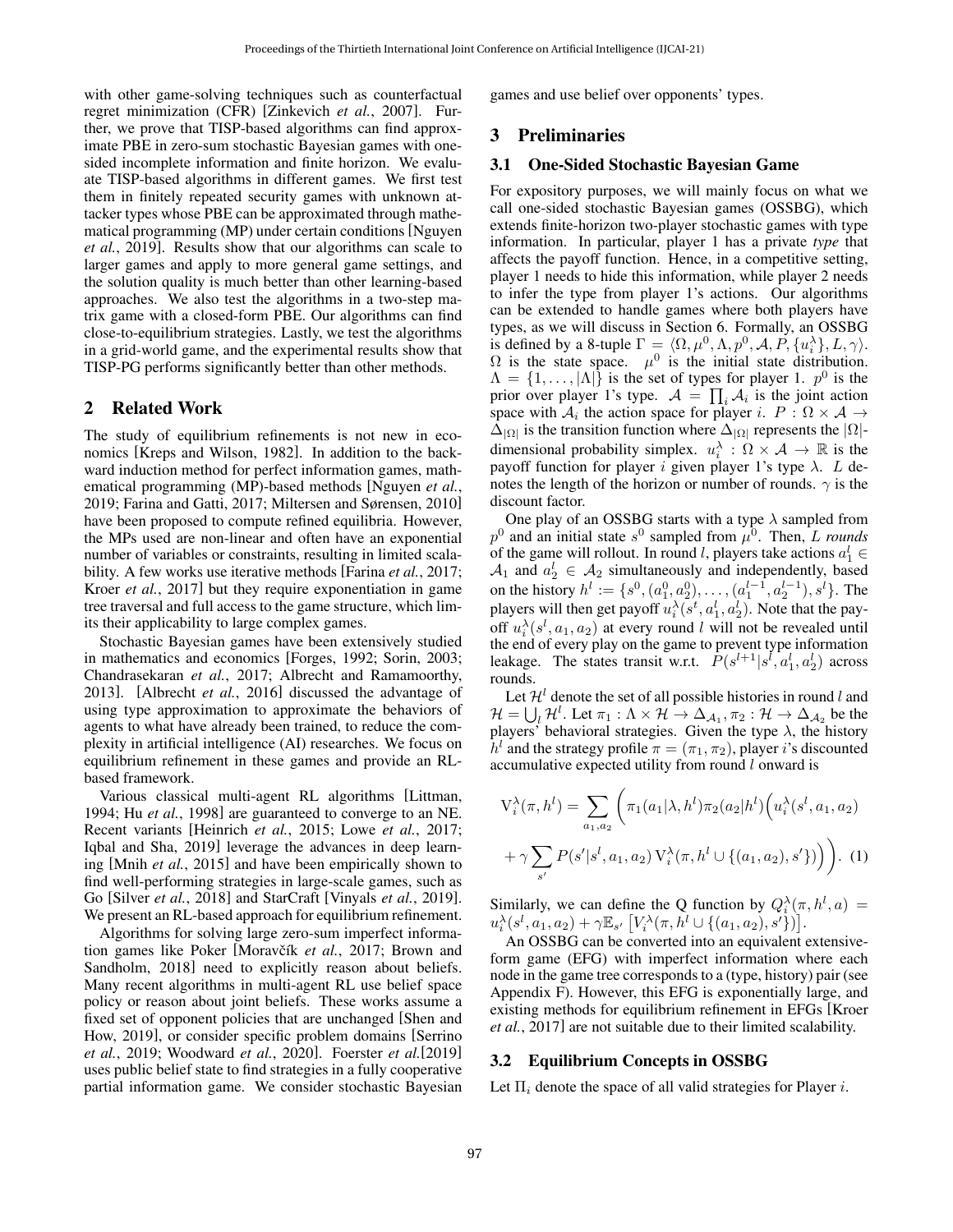**Definition 3.1** ( $\epsilon$ -NE) *A strategy profile*  $\pi = (\pi_1, \pi_2)$  *is an*  $\epsilon$ -*NE* if for  $i = 1, 2$ , and all visitable history  $h^l$  corresponding *to the final policy,*

$$
\max_{\pi'_i \in \Pi_i} V_i(\pi_i|_{h^l \to \pi'_i}, \pi_{-i}, h^l) - V_i(\pi, h^l) \le \epsilon \tag{2}
$$

 $\omega$ *where*  $\pi_i|_{h^l \to \pi_i'}$  means playing  $\pi_i$  *until*  $h^l$  *is reached, then playing*  $\pi'_i$  *onwards.* 

**Definition 3.2** ( $\epsilon$ -PBE) *A strategy profile*  $\pi = (\pi_1, \pi_2)$  *is an*  $\epsilon$ -PBE if for  $i = 1, 2$  and all histories  $h^l$ ,

$$
\max_{\pi'_i \in \Pi_i} V_i(\pi_i|_{h^l \to \pi'_i}, \pi_{-i}, h^l) - V_i(\pi, h^l) \le \epsilon \tag{3}
$$

 $\emph{where $\pi_i|_{h^l \to \pi'_i}$ means playing $\pi_i$ until $h^l$ is reached, then}$ *playing*  $π'$ <sub>*i*</sub> *onwards.* 

It is straightforward that an  $\epsilon$ -PBE is also an  $\epsilon$ -NE.

## 4 Temporal-Induced Self-Play

Our TISP framework (Alg. [1\)](#page-3-0) considers each player as an RL agent and trains them with self-play. Each agent maintains a policy and an estimated value function, which will be updated during training. TISP has four ingredients. It uses belief-based representation (Sec. [4.1\)](#page-2-0), backward induction (Sec. [4.2\)](#page-2-1), policy learning (Sec. [4.3\)](#page-2-2) and belief-space approximation (Sec. [4.4\)](#page-3-1). We discuss test-time strategy and show that TISP converges to  $\epsilon$ -PBEs under certain conditions in Sec. [4.5.](#page-3-2)

### <span id="page-2-0"></span>4.1 Belief-Based Representation

Instead of representing a policy as a function of the history, we consider player 2's belief  $b \in \Delta_{|\Lambda|}$  of player 1's type and represent  $\pi_i$  as a function of the belief b and the current state  $s^l$  in round l, i.e.,  $\pi_{1,l}(\cdot|b, s^l, \lambda)$  and  $\pi_{2,l}(\cdot|b, s^l)$ . The belief b represents the posterior probability distribution of  $\lambda$  and can be obtained using Bayes rule given player 1's strategy:

$$
b_{\lambda}^{l+1} = \frac{\pi_{1,l} (a_1^l | s^l, b_{\lambda}^l, \lambda) b_{\lambda}^l}{\sum_{\lambda' \in \Lambda} \pi_{1,l} (a_1^l | s^l, b_{\lambda'}^l, \lambda') b_{\lambda'}^l}
$$
(4)

where  $b^l_\lambda$  is the probability of player 1 being type  $\lambda$  given all its actions up to round  $l - 1$ . This belief-based representation avoids the enumeration of the exponentially many histories. Although it requires training a policy that outputs an action for any input belief in the continuous space, it is possible to use approximation as we show in Sec. [4.4.](#page-3-1) We can also define the belief-based value function for agent  $i$  in round  $l$  by

$$
V_{i,l}^{\lambda}(\pi, b^l, s^l) = \mathbb{E}_{a_1, a_2, s^{l+1}} \left[ u_i^{\lambda}(s^l, a_1, a_2) + \gamma V_{i,l+1}^{\lambda}(\pi, b^{l+1}, s^{l+1}) \right].
$$
 (5)

The Q-function  $Q_{i,l}^{\lambda}(\pi, b^l, s^l, a^l)$  can be defined similarly. We assume the policies and value functions are parameterized by  $\theta$  and  $\phi$  respectively with neural networks.

### <span id="page-2-1"></span>4.2 Backward Induction

Standard RL approaches with self-play train policies in a topdown manner: it executes the learning policies from round 0 to  $L - 1$  and only learns from the experiences at visited decision points. To find strategy profiles with decent performances from any decision point onward, we use backward induction and train the policies and calculate the value functions in the reverse order of rounds: we start by training  $\pi_{i,L-1}$  for all agents and then calculate the corresponding value functions  $V_{i,L-1}^{\lambda}$ , and then train  $\pi_{i,L-2}$  and so on.

The benefit of using backward induction is two-fold. In the standard forward-fashioned approach, one needs to roll out the entire trajectory to estimate the accumulative reward for policy and value learning. In contrast, with backward induction, when training  $\pi_{i,l}$ , we have already obtained  $V_{i,l+1}^{\lambda}$ . Thus, we just need to roll out the policy for 1 round and directly estimate the expected accumulated value using  $V^{\lambda}_{i,l+1}$ and Eq. [\(5\)](#page-2-3). Hence, we effectively reduce the original Lround game into  $L$  1-round games, which makes the learning much easier. Another important benefit is that we can uniformly sample all possible combinations of state, belief and type at each round to ensure effective exploration. More specifically, in round  $l$ , we can sample a belief  $b$  and then construct a new game by resetting the environment with a uniformly randomly sampled state and a type sampled from b. Implementation-wise, we assume access to an auxiliary function from the environment, called  $sub\_reset(l, b)$  that produces a new game as described. This function takes two parameters, a round  $l$  and a belief  $b$ , as input and produces a new game by drawing a random state from the entire state space  $\Omega$  with equal probability and a random type according to the belief distribution b. This function is an algorithmic requirement for the environment, which is typically feasible in practice. For example, most RL environments provides a *reset* function that generates a random starting state, so a simple code-level enhancement on this*reset* function can make existing testbeds compatible with our algorithm. We remark that even with such a minimal environment enhancement requirement, our framework does *NOT* utilize the transition information. Hence, our method remains nearly model-free comparing to other methods that assume full access to the underlying environment transitions — this is the assumption of most CFR-based algorithms. Furthermore, using customized reset function is not rare in the RL literature. For example, most automatic curriculum learning algorithms assumes a flexible reset function that can reset the state of an environment to a desired configuration.

#### <span id="page-2-4"></span><span id="page-2-2"></span>4.3 Policy Learning

Each time a game is produced by  $sub\_reset(l, b)$ , we perform a 1-round learning with self-play to find the policies  $\pi_{i,l}$ . TISP allows different policy learning methods. Here we consider two popular choices, policy gradient and regret matching.

#### <span id="page-2-3"></span>Policy Gradient

PG method directly takes a gradient step over the expected utility. For notational conciseness, we omit the super/subscripts of i, l,  $\lambda$  in the following equations and use s,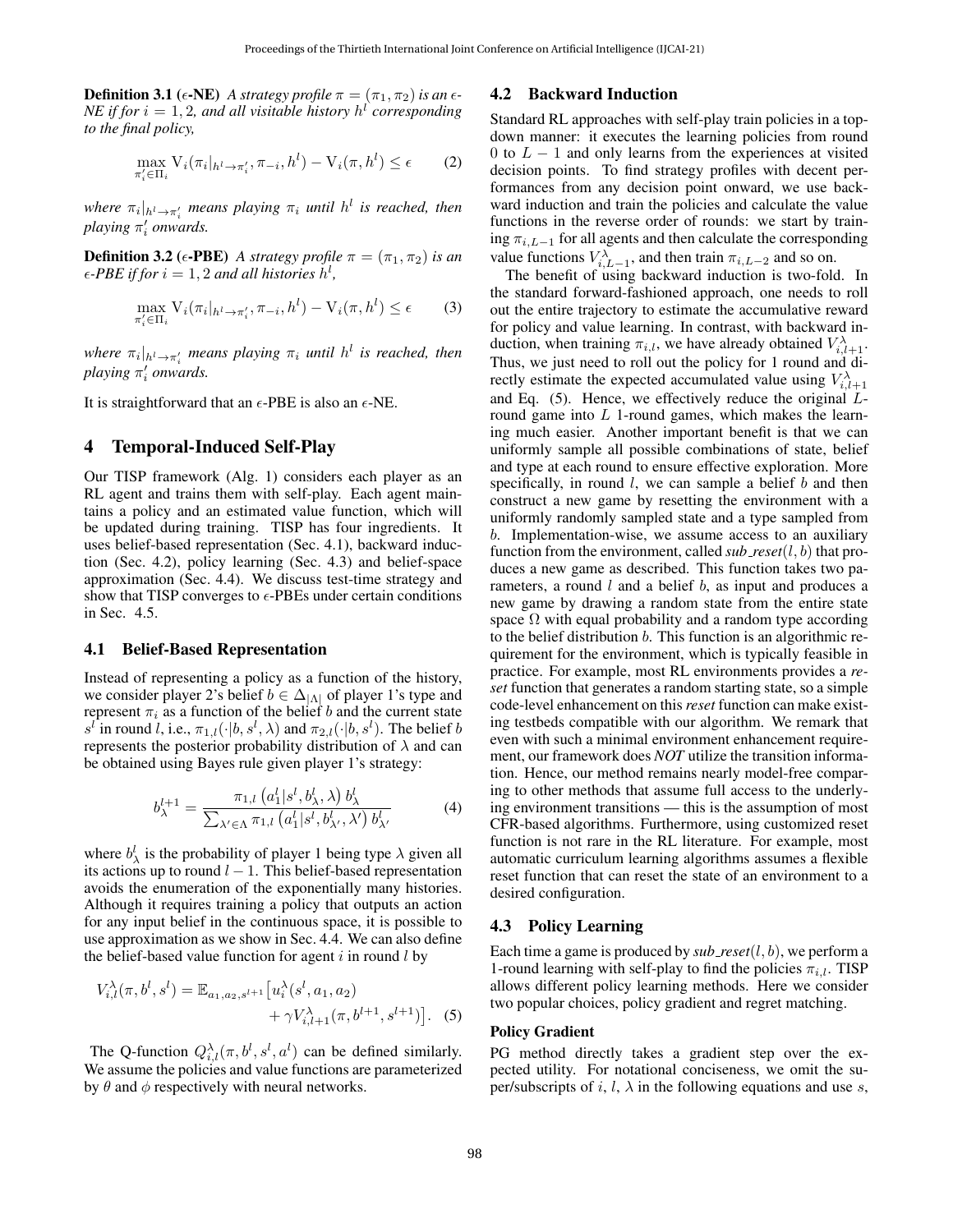$b$  and  $s'$ ,  $b'$  to denote the state and belief at current round and next round.

Theorem 4.1 *In the belief-based representation, the policy gradient derives as follows:*

$$
\nabla_{\theta} V^{\lambda}(\pi, b, s) = \sum_{a \in \mathcal{A}} \nabla_{\theta} \left( \pi_{\theta}(a|b, s) Q^{\lambda}(\pi, b, s, a) \right)
$$
 (6)

$$
= \mathbb{E}_{a,s'} \Big[ Q^{\lambda}(\pi,b,s,a) \nabla_{\theta} \ln \pi_{\theta}(a|b,s) + \gamma \nabla_{\theta} b' \nabla_{b'} V^{\lambda}(\pi,b',s') \Big].
$$

Comparing to the standard policy gradient theorem, we have an additional term in Eq.[\(6\)](#page-3-3) (the second term). Intuitively, when the belief space is introduced, the next belief  $b'$ is a function of the current belief b and the policy  $\pi_{\theta}$  in the current round (Eq.[\(4\)](#page-2-4)). Thus, the change in the current policy may influence future beliefs, resulting in the second term. The full derivation can be found in Appendix E. We also show in the experiment section that when the second term is ignored, the learned policies can be substantially worse. We refer to this PG variant of TISP framework as TISP-PG.

### Regret Matching

Regret matching is another popular choice for imperfect information games. We take inspirations from Deep CFR [Brown *et al.*[, 2019\]](#page-7-29) and propose another variant of TISP, referred to as TISP-CFR. Specifically, for each training iteration t, let  $R^t(s, a)$  denote the regret of action a at state s,  $\pi^t(a|s,b)$  denote the current policy,  $Q^t(\pi^t, s, b, a)$  denote the Q-function and  $V^t_{\phi}(\pi^t, s, b)$  denote the value function corresponding to  $\pi^t$ . Then we have

$$
\pi^{t+1}(a|s,b) = \frac{(R^{t+1}(s,b,a))^+}{\sum_{a'} (R^{t+1}(s,b,a'))^+},
$$

where  $R^{t+1}(s, b, a) = \sum_{\tau=1}^{t} Q^{\tau}(\pi^{\tau}, s, b, a) - V_{\phi}^{\tau}(\pi^{\tau}, s, b)$ and  $(\cdot)^+ := \max(\cdot, 0)$ . Since the policy can be directly computed from the value function, we only learn  $V^t_{\phi}$  here. Besides, most regret-based algorithms require known transition functions, which enables them to reset to any infomationset node in the training. We use the outcome sampling method [\[Lanctot](#page-7-30) *et al.*, 2009], which samples a batch of transitions to update the regret. This is similar to the value learning procedure in standard RL algorithms. This ensures our algorithm to be model-free. Although TISP-CFR does not require any gradient computation, it is in practice much slower than TISP-PG since it has to learn an entire value network in every single iteration.

### <span id="page-3-1"></span>4.4 Belief-Space Policy Approximation

A small change to the belief can drastically change the policy. When using a function approximator for the policy, this requires the network to be sensitive to the belief input. We empirically observe that a single neural network often fails to capture the desired belief-conditioned policy. Therefore, we use an ensemble-based approach to tackle this issue.

At each round, we sample K belief points  $\{b_1, b_2, ..., b_K\}$ from the belief space  $\Delta^{|\Lambda|}$ . For each belief  $b_k$ , we use selfplay to learn an accurate independent strategy  $\pi_{\theta_k}(a|s;b_k)$ 

<span id="page-3-0"></span>Algorithm 1 Temporal-Induced Self-Play

<span id="page-3-3"></span>

|     | 1: for $l = L - 1, \ldots, 0$ do                                                                 |  |
|-----|--------------------------------------------------------------------------------------------------|--|
| 2:  | <b>for</b> $k = 1, 2,  K$ <b>do</b><br>$\triangleright$ run in parallel                          |  |
| 3:  | for $t = 1, \ldots, T$ do                                                                        |  |
| 4:  | Initialize replay buffer $D = \{\}$ and $\pi^0$                                                  |  |
| 5:  | for $j = 1, \ldots$ , batch size do<br>$\triangleright$ parallel                                 |  |
| 6:  | $s \leftarrow sub\_reset(l, b_k);$                                                               |  |
| 7:  | $a \leftarrow \pi_{\theta_{l}}^{t-1}(s;b_k);$                                                    |  |
| 8:  | get next state $s'$ and utility $u$ from env;                                                    |  |
| 9:  | $D \leftarrow D + (s, a, s', u);$                                                                |  |
| 10: | Update $V_{\phi_{l,k}}^t$ and $\pi_{\theta_{l,k}}^t$ using D;                                    |  |
| 11: | $V_{\phi_{l,k}} \leftarrow V_{\phi_{l,k}}^n, \pi_{\theta_{l,k}} \leftarrow \pi_{\theta_{l,k}}^n$ |  |
|     | 12: <b>return</b> $\{\pi_{\theta_{l,k}}, V_{\phi_{l,k}}\}_{0 \leq l \leq L, 1 \leq k \leq K}$ ;  |  |

<span id="page-3-5"></span>

| Algorithm 2 Compute Test-Time Strategy |  |  |
|----------------------------------------|--|--|
|                                        |  |  |

|    | 1: function GETSTRATEGY $(h^l, \pi_{\theta_1}, \ldots, \pi_{\theta_L})$       |
|----|-------------------------------------------------------------------------------|
|    | 2: $b^0 \leftarrow p^0$                                                       |
| 3: | for $j \leftarrow 0, \ldots, l-1$ do                                          |
| 4: | update $b^{j+1}$ using $b^j$ , $s^j$ , $a^j$ and $\pi_{\theta_i}$ with Eq.(4) |
| 5: | <b>return</b> $\pi(a b^l, s^l)$ with Eq.(7)                                   |

and value  $V_{\phi_k}(\pi, s; b_k)$  over the state space but specifically conditioning on this particular belief input  $b_k$ . When querying the policy and value for an arbitrary belief b different from the sampled ones, we use a distance-based non-parametric method to approximate the target policy and value. Specifically, for any two belief  $b_1$  and  $b_2$ , we define a distance metric  $w(b_1, b_2) = \frac{1}{\max(\epsilon, ||b - b'||^2)}$  and then for the query belief b, we calculate its policy  $\pi(a|b, s)$  and value  $V(\pi, b, s)$  by

<span id="page-3-4"></span>
$$
\pi(a|b,s) = \frac{\sum_{k=1}^{K} \pi_{\theta_k}(a|s;b_k)w(b,b_k)}{\sum_{k=1}^{K} w(b,b_k)}
$$
(7)

$$
V(\pi, b, s) = \frac{\sum_{k=1}^{K} V_{\phi_k}(\pi, s; b_k) w(b, b_k)}{\sum_{k=1}^{K} w(b, b_k)}
$$
(8)

We introduce a density parameter  $d$  to ensure the sampled points are dense and has good coverage over the belief space. d is defined as the farthest distance between any point in  $\Delta^{|\Lambda|}$  and its nearest sampled points, or formally  $d = \sup\{\min\{\|b, b_i\| \mid i = 1, ..., K\} \mid b \in \Delta^{|\Lambda|}\}.$  A smaller d indicates a denser sampled points set.

Note that the policy and value networks at different belief points at each round are completely independent and can be therefore trained in perfect parallel. So the overall training wall-clock time remains unchanged with policy ensembles. Additional discussions on belief sampling are in Appx. A.

### <span id="page-3-2"></span>4.5 Test-time Strategy

Note that our algorithm requires computing the precise belief using Eq. [4,](#page-2-4) which requires the known policy for player 1, which might not be feasible at test time when competing against an unknown opponent. Therefore, at test time, we update the belief according to the *training policy* of player 1,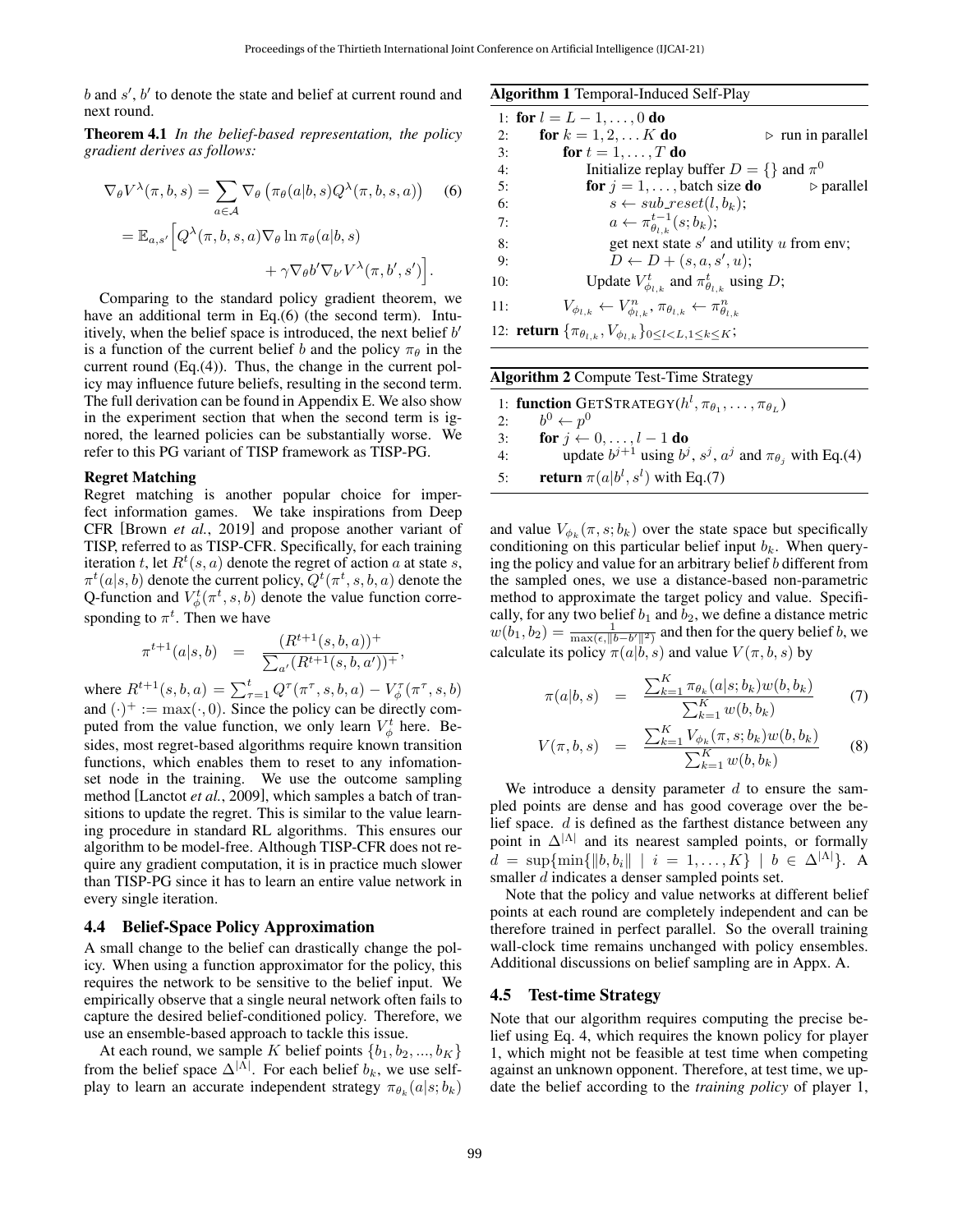regardless of its actual opponent policy. That is, even though the actions produced by the actual opponent can be completely different from the oracle strategies we learned from training, we still use the oracle policy from training to compute the belief. Note that it is possible that we obtain an infeasible belief, i.e., the opponent chooses an action with zero probability in the oracle strategy. In this case, we simply use a uniform belief instead. The procedure is summarized in Alg. [2.](#page-3-5) We also theoretically prove in Thm. [4.2](#page-4-0) that in the zero-sum case, the strategy provided in Alg. [2](#page-3-5) provides a bounded approximate PBE and further converges to a PBE with infinite policy learning iterations and sampled beliefs. The poof can be found in Appendix F.

<span id="page-4-0"></span>**Theorem 4.2** *When the game is zero-sum and*  $\Omega$  *is finite, the strategies produced by Alg.* [2](#page-3-5) *is*  $\epsilon$ -*PBE*, where  $\epsilon = L(dU + c \cdot$  $T^{-1/2}$ ), d is the distance parameter in belief sampling,  $U=$  $L \cdot \big(\max_{i,s,a_1,a_2} u_i(s,a_1,a_2) - \min_{i,s,a_1,a_2} u_i(s,a_1,a_2)\big), n$ *is the number of iterations in policy learning and* c *is a positive constant associated with the particular algorithm (TISP-PG or TISP-CFR, details in Appendix F). When*  $T \rightarrow \infty$  *and*  $d \rightarrow 0$ , the strategy becomes a PBE.

We remark that TISP is nearly-model-free and does not utilize the transition probabilities, which ensures its adaptability.

## 5 Experiment

We test our algorithms in three sets of games. While very few previous works in RL focus on equilibrium refinement, we compare our algorithm with self-play PG with RNN-based policy (referred to as RNN) and provide ablation studies for the TISP-PG algorithm: *BPG* uses only belief-based policy without backward induction or belief-space approximation; *BI* adopt backward induction and belief-based policy but does not use belief-space approximation. Full experiment details can be found in Appx. D.

## 5.1 Finitely Repeated Security Game

### Game Setting

We consider a finitely repeated *simultaneous-move* security game, as discussed in [\[Nguyen](#page-7-1) *et al.*, 2019]. Specifically, this is an extension of a one-round security game by repeating it for  $L$  rounds. Each round's utility function can be seen as a special form of matrix game and remains the same across rounds. In each round, the attacker can choose to attack one position from all A positions, and the defender can choose to defend one. The attacker succeeds if the target is not defended. The attacker will get a reward if it successfully attacks the target and a penalty if it fails. Correspondingly, the defender gets a penalty if it fails to defend a place and a reward otherwise. In the zero-sum setting, the payoff of the defender is the negative of the attacker's. We also adopt a general-sum setting described in [\[Nguyen](#page-7-1) *et al.*, 2019] where the defender's payoff is only related to the action it chooses, regardless of the attacker's type.

#### Evaluation

We evaluate our solution by calculating the minimum  $\epsilon$  so that our solution is an  $\epsilon$ -PBE. We show the average result of 5 different game instances.

<span id="page-4-1"></span>

|                                                                       |                 |                  | TISP-PG<br><b>RNN</b>                                       |                 | BPG.           | BI                                                                 |
|-----------------------------------------------------------------------|-----------------|------------------|-------------------------------------------------------------|-----------------|----------------|--------------------------------------------------------------------|
| Mean $\epsilon$                                                       |                 | 0.881            | 15.18                                                       |                 | 27.51<br>101.2 |                                                                    |
| Worst $\epsilon$                                                      |                 | 1.220            | 31.81                                                       | 111.8           | 42.54          |                                                                    |
|                                                                       |                 |                  |                                                             |                 |                | (a) Zero-sum result for model-free methods, with $ \Lambda  = 2$ . |
|                                                                       |                 |                  | TISP-PG                                                     | <b>RNN</b>      | <b>BPG</b>     | BI                                                                 |
|                                                                       |                 | Mean $\epsilon$  | 0.892                                                       |                 | 34.62 89.21    | 83.00                                                              |
|                                                                       |                 | Worst $\epsilon$ | 1.120                                                       | 57.14 182.1     |                | 111.9                                                              |
| (b) General-sum result for model-free methods, with $ \Lambda  = 2$ . |                 |                  |                                                             |                 |                |                                                                    |
|                                                                       |                 |                  |                                                             |                 |                |                                                                    |
|                                                                       |                 |                  | Zero-sum                                                    |                 |                | General-sum                                                        |
|                                                                       |                 |                  | TISP-PG                                                     | <b>TISP-CFR</b> | TISP-PG        | <b>TISP-CFR</b>                                                    |
| Mean $\epsilon$                                                       |                 | 0.446            | 0.474                                                       |                 | 0.608          | 0.625                                                              |
| Worst $\epsilon$                                                      |                 | 1.041            | 1.186                                                       |                 | 1.855          | 1.985                                                              |
|                                                                       |                 |                  | (c) Result for known model variants, with $ \Lambda  = 2$ . |                 |                |                                                                    |
|                                                                       |                 |                  | TISP-PG                                                     | <b>RNN</b>      | <b>BPG</b>     | ВI                                                                 |
|                                                                       | Mean $\epsilon$ |                  | 1.888                                                       | 18.20           | 79.74          | 40.75                                                              |

(d) Zero-sum result, with  $|\Lambda| = 3$ .

Table 1: The result for finitely repeated security game. The less the number, the better the solution is. These results are evaluated with  $L = 10$ ,  $|A| = 2$ , and uniform prior distribution.

<span id="page-4-2"></span>

| L               | 2                             | 4                 | 6                 | 8     | 10    |
|-----------------|-------------------------------|-------------------|-------------------|-------|-------|
| MP              | $\approx 10^{-8}$             | $\approx 10^{-6}$ | $\approx 10^{-5}$ | N/A   | N/A   |
| <b>TISP-PG</b>  | 0.053                         | 0.112             | 0.211             | 0.329 | 0.473 |
| <b>TISP-CFR</b> | 0.008                         | 0.065             | 0.190             | 0.331 | 0.499 |
|                 |                               | (a) $ A  = 2$     |                   |       |       |
|                 |                               |                   |                   |       |       |
| L               | $\mathfrak{D}_{\mathfrak{p}}$ | $\overline{4}$    | 6                 | 8     | 10    |
| <b>MP</b>       | $\approx 10^{-6}$             | $\approx 10^{-6}$ | $\approx 10^{-3}$ | N/A   | N/A   |
| <b>TISP-PG</b>  | 0.120                         | 0.232             | 0.408             | 0.599 | 0.842 |
| <b>TISP-CFR</b> | 0.002                         | 0.049             | 0.285             | 0.525 | 0.847 |

Table 2: Comparing mathematical-programming and our methods, i.e., TISP-PG and TISP-CFR, with known model. These results are averaged over 21 starting prior distributions of the attacker  $([0.00, 1.00], [0.05, 0.95], \ldots, [1.00, 0.00]).$ 

### Results

We first experiment with the zero-sum setting where we have proved our model can converge to an  $\epsilon$ -PBE. The comparison are shown in Table [1a,1c.](#page-4-1) We use two known model variants, TISP-PG and TISP-CFR, and a model-free version of TISP-PG in this comparison. TISP-PG achieves the best results, while TISP-CFR also has comparable performances. We note that simply using an RNN or using belief-space policy performs only slightly better than a random policy.

Then we conduct experiments in general-sum games with results shown in Table [1b,1c.](#page-4-1) We empirically observe that the derived solution has comparable quality with the zero-sum setting. We also compare our methods with the Mathematical-Programming-based method (MP) in [\[Nguyen](#page-7-1) *et al.*[, 2019\]](#page-7-1), which requires full access to the game transition. The results are shown in Table [2.](#page-4-2) Although when  $L$  is small, the MP solution achieves superior accuracy, it quickly runs out of memory (marked as "N/A") since its time and memory requirement grows at an exponential rate w.r.t. L. Again, our TISP variants perform the best among all learning-based methods. We remark that despite of the performance gap be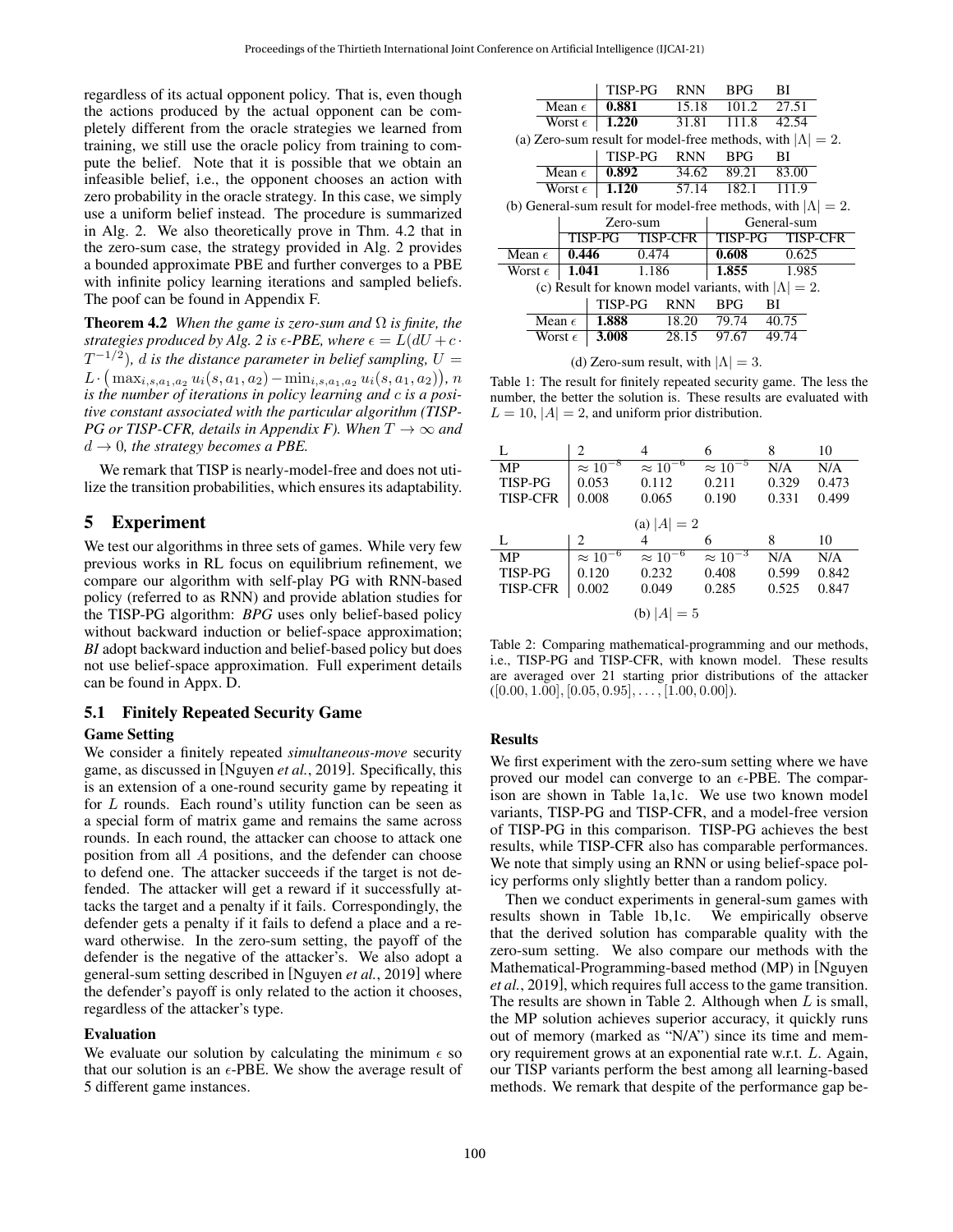tween our approach and the MP methods, the error on those games unsolvable for MP methods is merely 0.1% comparing to the total utility.

In our experiments, we do not observe orders of magnitudes difference in running time between our method and baselines: TISP-PG and TISP-CFR in the Tagging game uses 20 hours with 10M samples in total even with particle-based approximation (200k samples per belief point) while RNN and BPG in the Tagging game utilizes roughly 7 hours with 2M total samples for convergence.

Regarding the scalability on the number of types, as the number of types increases, the intrinsic learning difficulty increases. This is a challenge faced by all the methods. The primary contribution of this paper is a new learning-based framework for PBNE. While we primarily focus on the case of 2 types, our approach generalizes to more types naturally with an additional experiment conducted for 3 types in Table. [1d.](#page-4-1) Advanced sampling techniques can potentially be utilized for more types, which we leave for future work.

### 5.2 Exposing Game

### Game Setting

We also present a two-step matrix game, which we call *Exposing*. In this game, player 2 aims to guess the correct type of player 1 in the second round. There are two actions available for player 1 and three actions available for player 2 in each round. Specifically, the three actions for player 2 means guessing player 1 is *type 1*, *type 2* or not guessing at all. The reward for a correct and wrong guess is 10 and −20 respectively. The reward for not guessing is 0. Player 1 receives a positive 5 reward when the player 2 chooses to guess in the second round, regardless of which type player 2 guesses. In this game, player 1 has the incentive to expose its type to encourage player 2 to guess in the second round. We further add a reward of 1 for player 1 choosing action 1 in the first round regardless of its type to give player 1 an incentive to not exposing its type. With this reward, a short-sighted player 1 may pursue the 1 reward and forgo the 5 reward in the second round. The payoff matrices for this game are in Appx. D.

The equilibrium strategy for player 2 in the second round w.r.t. different types of player 1 is:

strategy := 
$$
\begin{cases} \text{guessing type 1} & \text{if } \Pr[1|h] > \frac{1}{3} \\ \text{guessing type 2} & \text{if } \Pr[2|h] > \frac{1}{3} \\ \text{not guessing} & \text{else} \end{cases}
$$

In this game, the equilibrium values in the second round for both types of player 1 are highly discontinuous with regard to player 2's belief, as shown in Fig. [1a,](#page-5-0) which makes the belief-space gradient term in Eq. [6](#page-3-3) ineffective. However, the approximation introduced in Sec. [4.4](#page-3-1) can serve as a soft representation of the true value function, as shown in Fig. [1b.](#page-5-0) This soft representation provides an approximated gradient in the belief space, which allows for belief-space exploration. We will show later that this belief-space exploration cannot be achieved otherwise.

<span id="page-5-0"></span>

Figure 1: Ground truth and approximated value of player 1 in the second round of Exposing game. The x−axis corresponds to Pr[1|h]. The y−axis corresponds to the equilibrium value.

<span id="page-5-2"></span>

|                 | P1's type | Action 1 | Action 2 | Reward |
|-----------------|-----------|----------|----------|--------|
| <b>TISP-PG</b>  | type 1    | 0.985    | 0.015    | 5.985  |
|                 | type $2$  | 0.258    | 0.742    | 5.258  |
| <b>TISP-CFR</b> | type 1    | 1.000    | 0.000    | 1.000  |
|                 | type $2$  | 1.000    | 0.000    | 1.000  |
| $TISP-PG^-$     | type 1    | 0.969    | 0.031    | 0.969  |
|                 | type 2    | 0.969    | 0.031    | 0.969  |
| Optimal         | type 1    | 1.000    | 0.000    | 6.000  |
|                 | type 2    | 0.333    | 0.667    | 5.333  |

Table 3: Detailed first round policy in Exposing game. TISP-PG is the only algorithm that separates the two player-1 types' strategies and yields a result very close to the optimal solution.

### Results

We compare the training result between TISP-PG and TISP-CFR to exhibit the effectiveness of our non-parametric approximation. We further add an ablation study that removes the belief-space gradient term in TISP-PG, which we call TISP-PG<sup>−</sup>. The results are shown in Table [3.](#page-5-2) We can see that TISP-PG is the only algorithm that successfully escapes from the basin area in Fig. [1](#page-5-0) as it is the only algorithm that is capable of doing belief-space exploration. We also show the obtained policies Table [3.](#page-5-2) The training curves can be found in Appx. D. Note that the policies trained from TISP-CFR and TISP-PG<sup>−</sup> are also close to a PBE where player 1 takes action 1 regardless of its type in the first round, and player 2 chooses not to guess in the second round, although it is not Pareto-optimal.

### 5.3 Tagging Game

#### Game Setting

We test our method in a gridworld game *Tagging*, as illustrated in Fig. [2.](#page-6-2) The game is inspired by [\[Shen and How,](#page-7-26) [2019\]](#page-7-26). Specifically, the game is on an  $8 \times 8$  square, and player 1 has two types, i.e., *ally* and *enemy*, and each type corresponds to a unique target place. Each player will receive distance-based reward to encourage it to move towards its target place. There is a river in the top half part of the grids which Player 2 cannot enter. Player 1 starts from the bottom middle of the map and player 2 starts from a random position under the river. Both players can choose to move in one of the four directions,  $[up(U), down(D), left(L), right(R)], by$ one cell. Player 2 has an additional action, *tag*, to tag player 1 as the *enemy* type. The tag action is only available when player 1 has not entered the river and the euclidean distance between the two players is less than 2.5. The attackers get

<span id="page-5-1"></span><sup>&</sup>lt;sup>1</sup>The optimal solution refers to the Pareto-optimal PBE in this game. Note that there are two symmetric optimal solutions. We choose to only show one here for easy comparison and simplicity.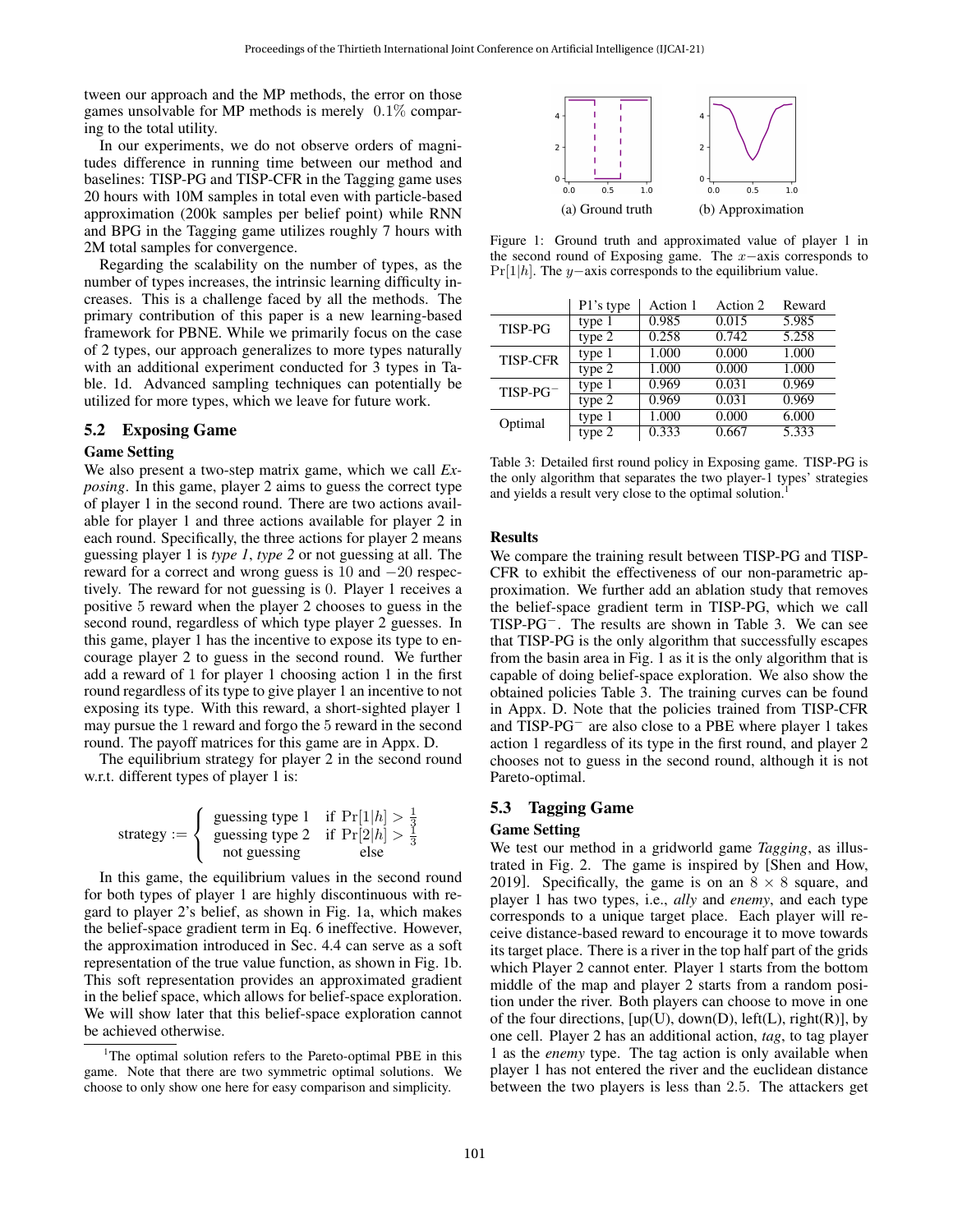<span id="page-6-2"></span>

Figure 2: An illustration of the Tagging game.

<span id="page-6-3"></span>

|                 | P1's Type | U     | D     | R     |       |
|-----------------|-----------|-------|-------|-------|-------|
| <b>TISP-PG</b>  | Ally      | 0.839 | 0.001 | 0.001 | 0.159 |
|                 | Enemy     | 0.932 | 0.001 | 0.001 | 0.066 |
| <b>RNN</b>      | Ally      | 0.248 | 0.237 | 0.238 | 0.274 |
|                 | Enemy     | 0.599 | 0.067 | 0.077 | 0.255 |
| <b>BPG</b>      | Ally      | 0.000 | 0.000 | 0.000 | 1.000 |
|                 | Enemy     | 1.000 | 0.000 | 0.000 | 0.000 |
| <b>TISP-CFR</b> | Ally      | 0.000 | 0.000 | 0.000 | 1.000 |
|                 | Enemy     | 1.000 | 0.000 | 0.000 | 0.000 |

Table 4: The policy at one of the starting states in Tagging game, where player 2 is two cells above the fixed starting point of player 1.

higher rewards for getting closer to their type-specified target, and the defenders get higher rewards for getting closer to the attacker. Moreover, if the defender chooses to tag, it will get a reward of 10 if the attacker is of the *enemy* type and a reward of −20 if the attacker is of the *ally* type, while the attacker will get a reward of  $-10$  for being tagged no matter what its type is. More detail is provided in Appx. D.

Based on the game's rule, an enemy-typed player 1 is likely to go to its own target immediately to get a higher reward. However, such a strategy reveals its type straight away, which can be punished by being tagged. A more clever strategy of an enemy-typed player 1 is to mimic the behavior of the allytyped player 1 in most situations and never let player-2's belief of enemy type be larger than  $\frac{2}{3}$ , so that player 2 has no incentive to tag it. The ally-typed player 1 may simply go up in most states in order to get closer to its target for a reward while player 2 should learn to tag player 1 if its belief of enemy type is high enough and try to move closer to player 1 in other cases.

### Evaluation

Although it is computationally intractable to calculate the exact exploitability in this gridworld game, we examine the results following [Gray *et al.*[, 2021\]](#page-7-31) by evaluating the performances in induced games. We choose 256 induced games among all the induced games after the second round and check their exploitability. We get the best response in each induced game in two ways: in the first round of each game, we enumerate all the possible actions and manually choose the best action. We also train a new BPG player-2 from scratch. This new BPG-based player is trained in a single-agent-like environment and does not need to consider the change in the player-1 policy. We check how much reward agents can get after the learning process finishes. A high reward from player 2 would indicate that player 1 fail to hide its type. We also provide the detailed strategies from different baselines for the first round of the game for additional insight.

<span id="page-6-4"></span>

|                                 | $\perp$ TISP-PG $\perp$ | <b>RNN</b> | <b>BPG</b>     | <b>TISP-CFR</b> |
|---------------------------------|-------------------------|------------|----------------|-----------------|
| P <sub>2</sub> reward           | $  -1.90 $              | $-1.67$    | -0.98          | $-1.82$         |
| P1 reward (ally)                | $1 - 2.55$              | $-2.87$    | $-3.26 - 3.17$ |                 |
| P1 reward (enemy) $\vert$ -2.41 |                         | $-2.71$    | $-9.29$        | -4.49           |

Table 5: The average exploitability result of 256 induced games in the Tagging game. The lower player 2's reward, the better the algorithm.

## Results

We show the derived policy in the very first step in Table [4.](#page-6-3) The policy learned by our method successfully keeps the belief to be less than  $\frac{1}{3}$ , and keeps a large probability of going to the target of each type. The RNN policy shows no preference between different actions, resulting in not being tagged but also not getting a larger reward for getting closer to the target. The BPG policy simply goes straight towards the target and is therefore punished for being tagged. The exploitability results are shown in Table [5.](#page-6-4) From the training reward achieved by the new exploiter player 2, TISP-PG performs the best among all baselines and TISP-CFR also produces a robust player-1 policy. We remark that relative performances of different methods in the gridworld game are consistent with what we have previously observed in the finitely repeated security games, which further validates the effectiveness of our approach.

## <span id="page-6-1"></span>6 Discussion and Conclusion

We proposed TISP, an RL-based framework to find strategies with a decent performance from any decision point onward. We provided theoretical justification and empirically demonstrated its effectiveness. Our algorithms can be easily extended to a two-sided stochastic Bayesian game. The TISP framework still applies, and the only major modification needed is to add a for-loop to sample belief points for player 2. This extension will cost more computing resources, but the networks can be trained fully in parallel. The full version of the extended algorithm is in Appendix C.

### Acknowledgements

We would like to thank Ryan Shi for some help in writing the early workshop version of this paper. Co-author Fang is supported in part by NSF grant IIS- 1850477, a research grant from Lockheed Martin, and by the U.S. Army Combat Capabilities Development Command Army Research Laboratory Cooperative Agreement Number W911NF-13-2-0045 (ARL Cyber Security CRA). The views and conclusions contained in this document are those of the authors and should not be interpreted as representing the official policies, either expressed or implied, of the funding agencies.

### References

<span id="page-6-0"></span>[Albrecht and Ramamoorthy, 2013] Stefano V Albrecht and Subramanian Ramamoorthy. A game-theoretic model and best-response learning method for ad hoc coordination in multiagent systems. In *AAMAS*, 2013.